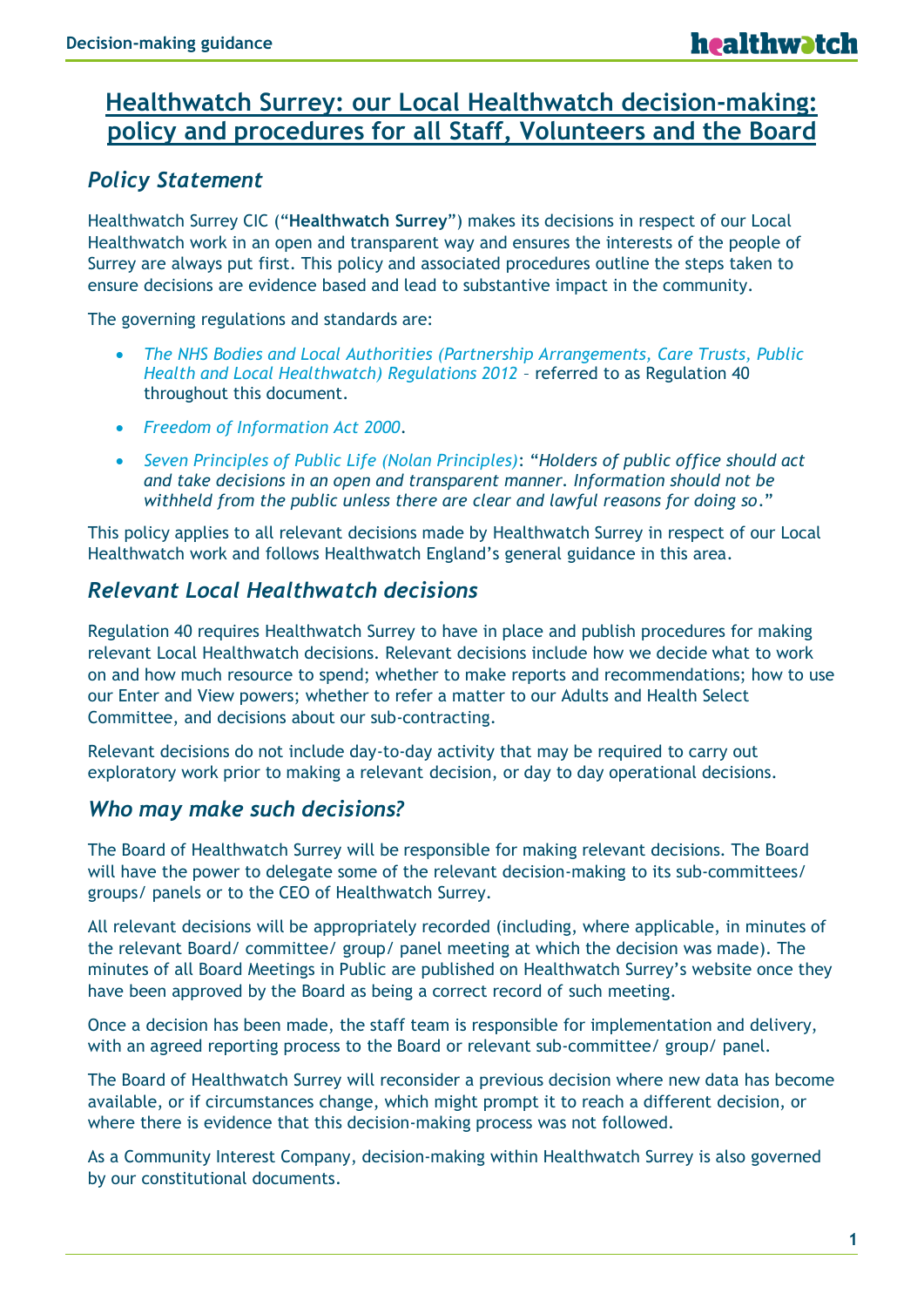In particular:

- The Board will approve our Local Healthwatch annual work plan and associated budget, including any material decisions about sub-contracting.
- The Board will approve quarterly reviews of the Local Healthwatch budget position, and mid-year reforecast.
- The Board will approve key strategies in respect of our Local Healthwatch work, including our Community Engagement strategy, Volunteering strategy and Communications strategy.
- The Board will approve decisions about which Thematic Priorities we will work on under our Local Healthwatch contract.
- Our Escalations Panel, made up of certain members of staff and Directors and with input from volunteers, will help advise the CEO on which issues should be escalated and, where appropriate, use of our Local Healthwatch powers to do this. The CEO will keep the Board informed and involve them in significant escalations.
- Project findings and associated recommendations will be a matter for the staff team and are reported to the Board.

Appendix 1 to this policy sets out a scheme of delegation for our key decisions.

#### *Involving lay persons or volunteers in such decisions*

Healthwatch Surrey's Board is composed solely of lay persons (a person who is not a health or social care professional) and volunteers (a person who is not a paid employee of Healthwatch Surrey). Healthwatch Surrey intends to secure broad based views on its activities wherever possible, and involves others, particularly lay people and volunteers, in its decision making.

#### *How are decisions made?*

The potential scope of the work of Healthwatch Surrey is vast – it has an overview of health and social care services for all adults, children and young people in Surrey, including those who are most vulnerable or may be excluded. Given limited resources, this means we must prioritise the issues we focus on. The main sources to inform our work programme are likely to come from:

- People's experiences of health and social care services that they share with us.
- Evidence we proactively collect about specific areas of concern through the stories and enquiries we hear directly, including deliberative research, public surveys and polls.
- National and local data sets that evidence issues affecting large numbers of the local population and the most excluded.

This list is not exhaustive and other relevant sources of data will be considered.

In order to prioritise, Healthwatch Surrey's Board will carefully consider all sources of information and decide where it can add most value. Areas to be considered include (but are not limited to):

- That the issues fit with our organisational role and responsibilities, ensuring Healthwatch Surrey delivers to its statutory remit.
- How much the issue matters to local people: it must be something they care about as we are here to be the voice of people in health and social care.
- How much change Healthwatch Surrey can realistically bring about. This enables us to make sure we are choosing areas where we can have the greatest impact. This is important to deliver the greatest return for our budget, maintain our independence and ensure we bring issues to the attention of the health and care system.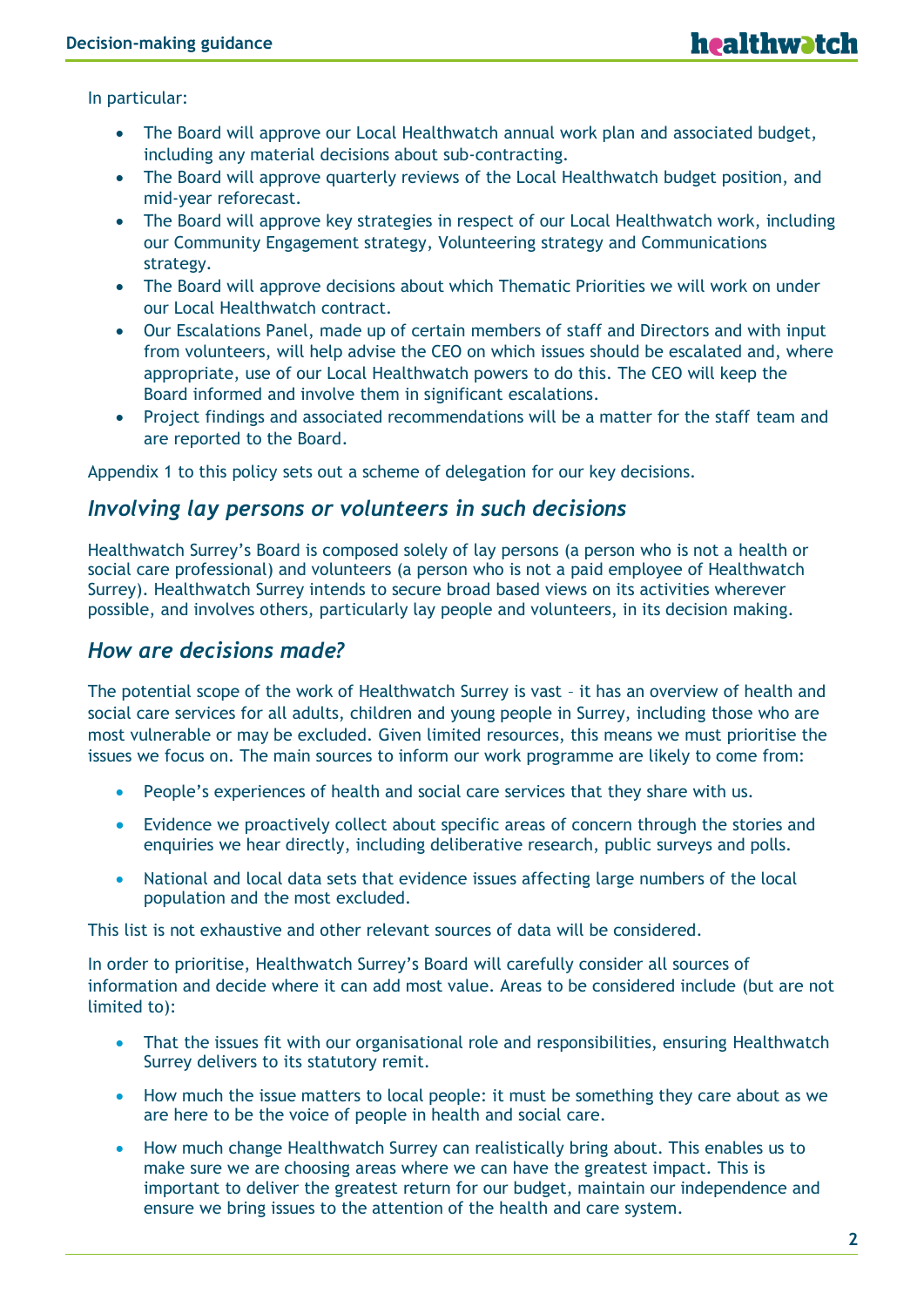- Does the influence to change need to come from Healthwatch Surrey i.e. so we are not focusing on things that others can do more easily and effectively?
- Finally, the Board of Healthwatch Surrey will consider our work as a full set of priorities, as together they need to have the greatest impact for people using health and social care services.

Healthwatch Surrey holds quarterly Board Meetings in public, and minutes recording relevant decisions will be available on our website.

### *Dealing with breaches of any procedure referred to in this policy document, including circumstances in which a breach would be referred to the local authority*

If a decision is taken in the name of Healthwatch Surrey without appropriate authorisation in the manner set out in this policy document, the Board will determine what action is needed. This may be to either approve the decision retrospectively by ratifying it, or to change the decision.

If a breach of the agreed procedure is considered to have also breached the associated Local Healthwatch commissioning contract, it will be reported to the relevant Local Authority and further action agreed between the Local Authority and Healthwatch Surrey, as governed by such commissioning contract.

## *Equality, Diversity and Inclusion statement*

Healthwatch Surrey is committed to ensuring all decisions made are free from any form of discrimination on the grounds of age, disability, gender, gender reassignment, marriage and civil partnership, pregnancy and maternity, race, religion or belief, sex and sexual orientation, in accordance with the Equality Act 2010.

Healthwatch Surrey will monitor this policy, in conjunction with its own G&I Policy, in order to identify whether it is having an adverse impact on any group of individuals and act accordingly.

#### **Review of this policy document**

The Board of Healthwatch Surrey will review the effectiveness of the decision-making policy and procedures set out in this document every year. Any amendments to this policy and the procedures governing the making of relevant decisions will require a simple majority of board members voting in favour. The amended policy document will be published on the website of Healthwatch Surrey as soon as is practicable after approval.

#### **Procedures**

Healthwatch Surrey undertakes to carry out the following procedures in respect of this policy:

- Publish Healthwatch Surrey's most up to date policy document on Healthwatch Surrey's website.
- Review and obtain Board approval to Healthwatch Surrey's decision-making policy every year.
- Ensure all of our staff are familiar with the policy and refresh their understanding and awareness of the need for open and transparent decision making by reading the policy on a regular basis, at a minimum after review by the Board.
- Publish minutes from Board Meetings in Public where relevant Local Healthwatch decisions are made in a timely manner on our website.